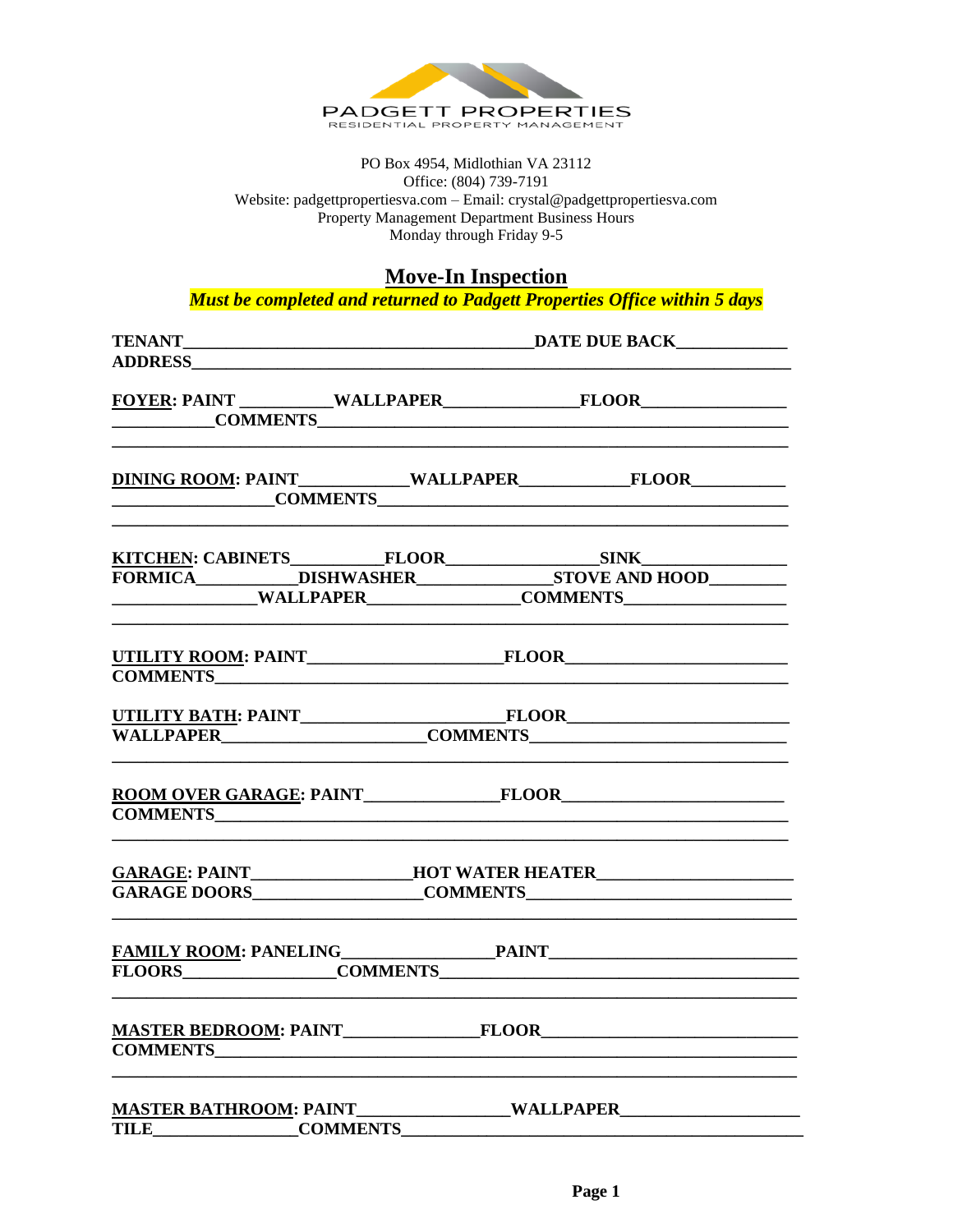

| <b>COMMENTS</b>                       |                                    |
|---------------------------------------|------------------------------------|
|                                       |                                    |
|                                       |                                    |
|                                       |                                    |
|                                       |                                    |
|                                       |                                    |
|                                       |                                    |
| Tenant(s) has checked smoke detectors | <b>Initials</b><br><b>Initials</b> |